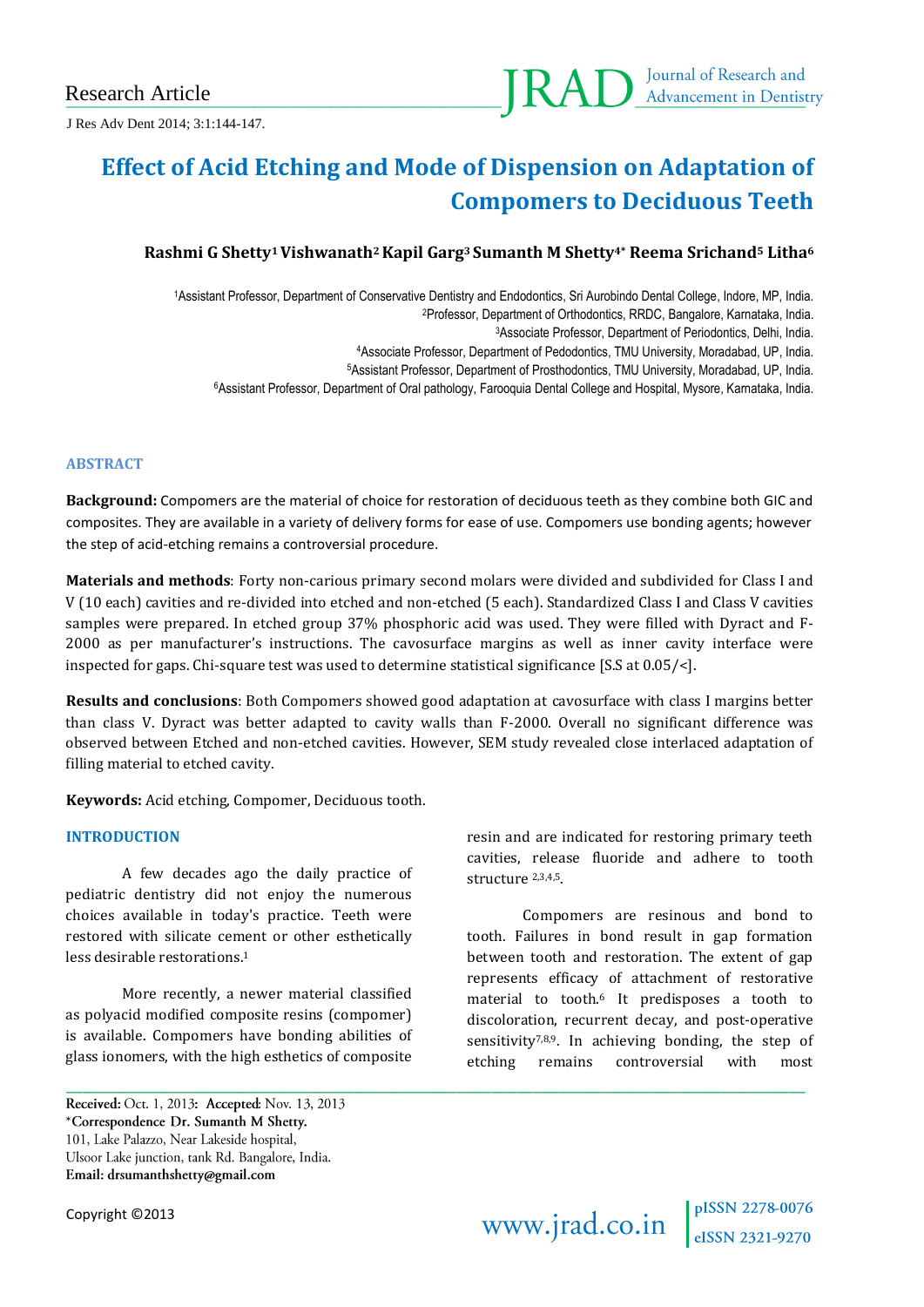# Journal of Research and **Advancement in Dentistry**

manufacturers describing it as an optional step $1,10$ but some studies showing decreased microleakage<sup>9</sup> with acid etching<sup>11</sup>. So the objectives of this study were to evaluate:

The effect of mechanism of dispensing compomers on marginal adaptation.

The effect of cavity etching on marginal adaptation in primary molars.

### **MATERIALS AND METHODS**

Forty non carious primary molars were randomly divided into 2 groups and 2 subgroups of 10 teeth each. Standardized Class I cavity of 4 mm in length, 2 mm width and 1.5 mm depth was prepared in the first subgroup<sup>12</sup> and Standardized Class V cavity of 4 mm length, 2 mm width and 1 mm depth in the second subgroup.<sup>13</sup> These were redivided into 2 groups of 5each, etched and nonetched group

## IN GROUP-I [DYRACT]

For the etched subgroup, 37% phosphoric acid was used for 15 seconds, washed and dried with cotton pellets. Prime & Bond 2.1 adhesive was left for 30 seconds, excess solvent removed and light cured for 20 seconds. In the non-etched group, the enamel was dried and Prime & Bond 2.1 was applied similarly.

GROUP-II [F-2000]

In the etched subgroup, after etching similarly Scotchbond was applied following the same steps as Prime & Bond 2.1 for Dyract. In the non-etched group, cavity was cleansed; dried and adhesive Scotchbond was applied as described above.

Then, all cavities were filled with compules of Dyract using the gun and in case of F-2000 directly from the tube, in one increment for the shallow Class V cavities and in two increments for Class I and light cured for 40 seconds. The cavities were finished and true cavity margins were exposed.

The samples were stored in distilled water for 24 hours and then subjected to stereomicroscope examination. The specimens were then sectioned bucco-lingually. The inner cavity restoration interface (2 walls, 1 floor and 2 angles) was examined and gaps recorded. Two specimens from each subgroup were randomly selected for SEM.

# **RESULTS AND STATISTICS**

Tables 1 and 2 show adaptation of on cavosurface margins, floor, 2walls and 2 angles of etched and non-etched Class I and class V restorations. Chisquare test was used and significance was predetermined at  $p = 0.05$  or less.

|                     | Group- I Dyract [N=20] |               |                     |                | Group- II F-2000 [N=20] |               |                     |               |
|---------------------|------------------------|---------------|---------------------|----------------|-------------------------|---------------|---------------------|---------------|
| Area Of Observation | Class I [N=10]         |               | Class V<br>$[N=10]$ |                | Class I<br>$[N=10]$     |               | Class V<br>$[N=10]$ |               |
|                     | E<br>$[N=5]$           | NE<br>$[N=5]$ | Е<br>$[N=5]$        | NE<br>$[N=5]$  | E<br>$[N=5]$            | NE<br>$[N=5]$ | Е<br>$[N=5]$        | NE<br>$[N=5]$ |
| Cavosurface         |                        |               |                     | 3              |                         |               | າ                   | 2             |
| Floor               | 2                      |               |                     | 0              | 3                       | 2             | 2                   | 3             |
| Angles              |                        | 3             | 2                   | $\overline{c}$ | 2                       | 4             | 2                   | 4             |
| Walls               |                        |               | 0                   |                | 3                       | 4             | 4                   | 4             |

**Table 1:** Descriptive results for Marginal adaptation – Teeth showing gaps.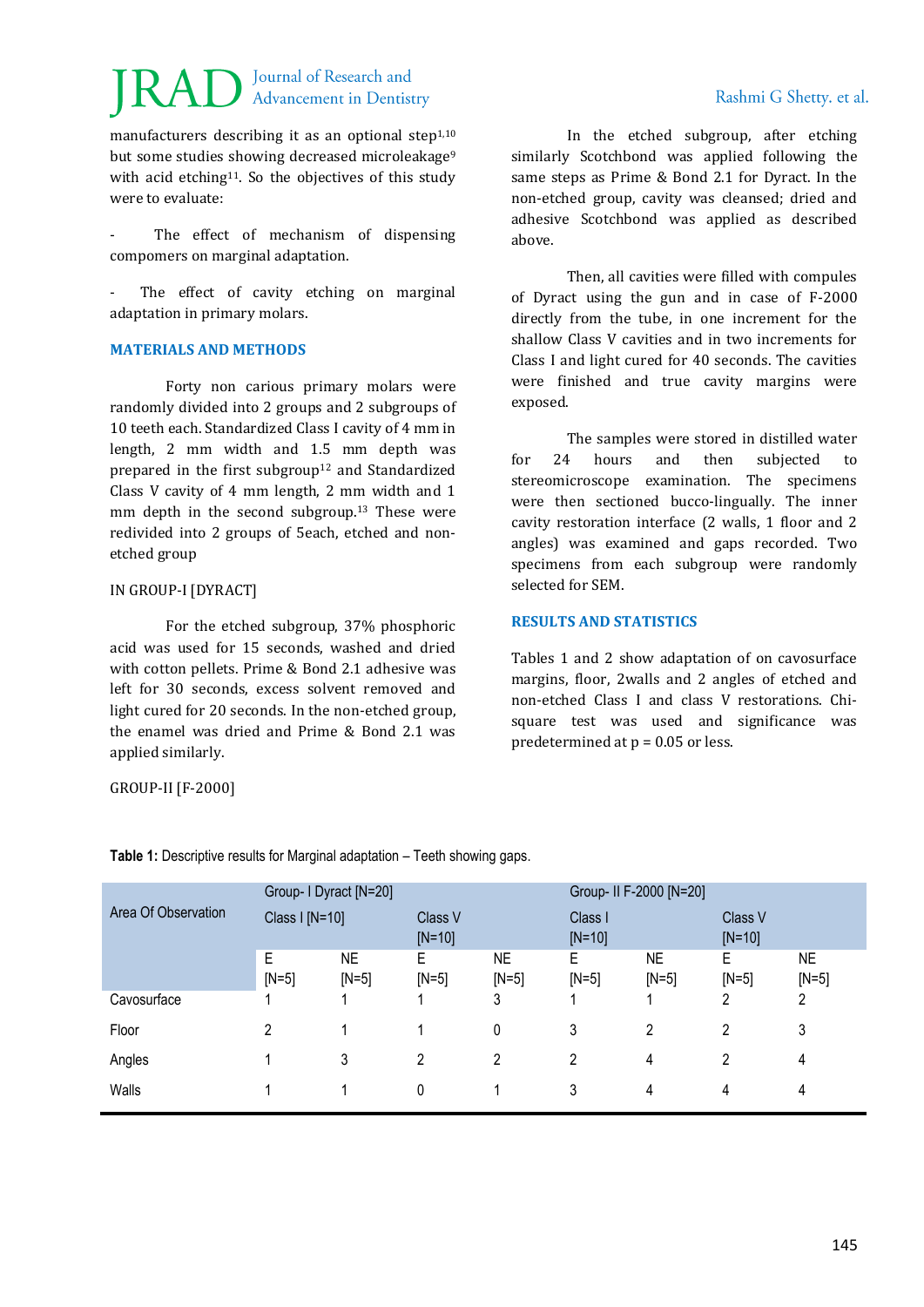# Journal of Research and **Advancement in Dentistry**

| Area of observation | Dyract / F-2000<br>Class I |           | Class V     |             |  |
|---------------------|----------------------------|-----------|-------------|-------------|--|
|                     | Е                          | <b>NE</b> | E           | NE          |  |
| Cavosurface         | <b>NS</b>                  | <b>NS</b> | <b>NS</b>   | <b>NS</b>   |  |
| Floor               | <b>NS</b>                  | <b>NS</b> | <b>NS</b>   | $S(P=0.04)$ |  |
| Angles              | <b>NS</b>                  | <b>NS</b> | <b>NS</b>   | <b>NS</b>   |  |
| Walls               | <b>NS</b>                  | <b>NS</b> | $S(P=0.02)$ | <b>NS</b>   |  |

**Table 2:** Statistical comparison between the different groups using chi-square test.

No significant difference in between etched and Non-etched groups for class I was observed. For class V, no significant difference between materials was determined at cavosurface margins and at angles. Statistical analysis on floor of Class V cavities showed that Dyract had significantly better adaptation than F- 2000 in the non-etched group. On analysis of marginal adaptation to walls of the cavity, statistical significance was observed between Dyract and F- 2000(p=0.02) in the etched group. Dyract was better adapted than F- 2000 on the walls of Class V cavity in the etched group.SEM Examination confirmed the stereomicroscopic findings.

### **DISCUSSION**

Compomers are particularly popular in paediatric dentistry. It is likely that the success of cornpomers will continue, mainly because of their ease of use.<sup>1</sup> A major goal in restorative dentistry is the control of marginal leakage caused due to micro-gaps. These interfacial gaps may lead to postoperative sensitivity, staining or recurrent caries<sup>2,5</sup>. Hence, adaptation information is critical for comparative assessment of different materials.

Acid etching has been described as optional <sup>1</sup>. However, some studies have shown that acid etching improves the bond strength $9$  and marginal adaptation2,. Our study showed no significant difference in adaptation on etching. This may be due to the acidic constituents in the primers / adhesives used which could have provided the etching<sup>2,6</sup>.

Both the materials considered in our study showed gaps. But F-2000 had shown statistically significant higher number of gaps which could be attributed to the form in which the material is

dispensed. Screw tubes do not allow the material to be dispensed under pressure.

The results obtained from this study may not directly be extrapolated to clinical situations but provide some information about the performance of compomers and need for acid etching.

#### **CONFLICT OF INTEREST**

No potential conflict of interest relevant to this article was reported.

#### **REFERENCES**

1. Berg J.H.: "The continuum of restorative material in pediatric dentistry - A review for the clinician". Pediatr Dent. 1998; 20: 93-100.

2.EI-Kalla I.H. and Godoy F.G.: Compomers adaptations to Class I and Class V cavities in permanent teeth. J Dent Child 2000; 29-36.

3.Dentsply, Dyract: Light cured compomer restorative system. Dyract, Direction for Use. 4.3M;F-2000 : Instruction for Use.

5. Shetty SM and Shetty RG.(2012): Adaptation of Different Compomers to Primary Teeth Cavities. J Orofac Res. 2(1):27-32.

6. Asmussen E. and Jorgensen K.D. (1972) : A microscopic investigation of the adaptation of some filling materials to dental cavity walls". Acta Odontol Scand. 30: 3-21.

7. Bergenholtz G., Cox C.F., Loesche W.J. (1962) : "Bacterial leakage around dental restorations. Its effect on the' dental pulp". J Oral Pathol. 11 : 439- 450.